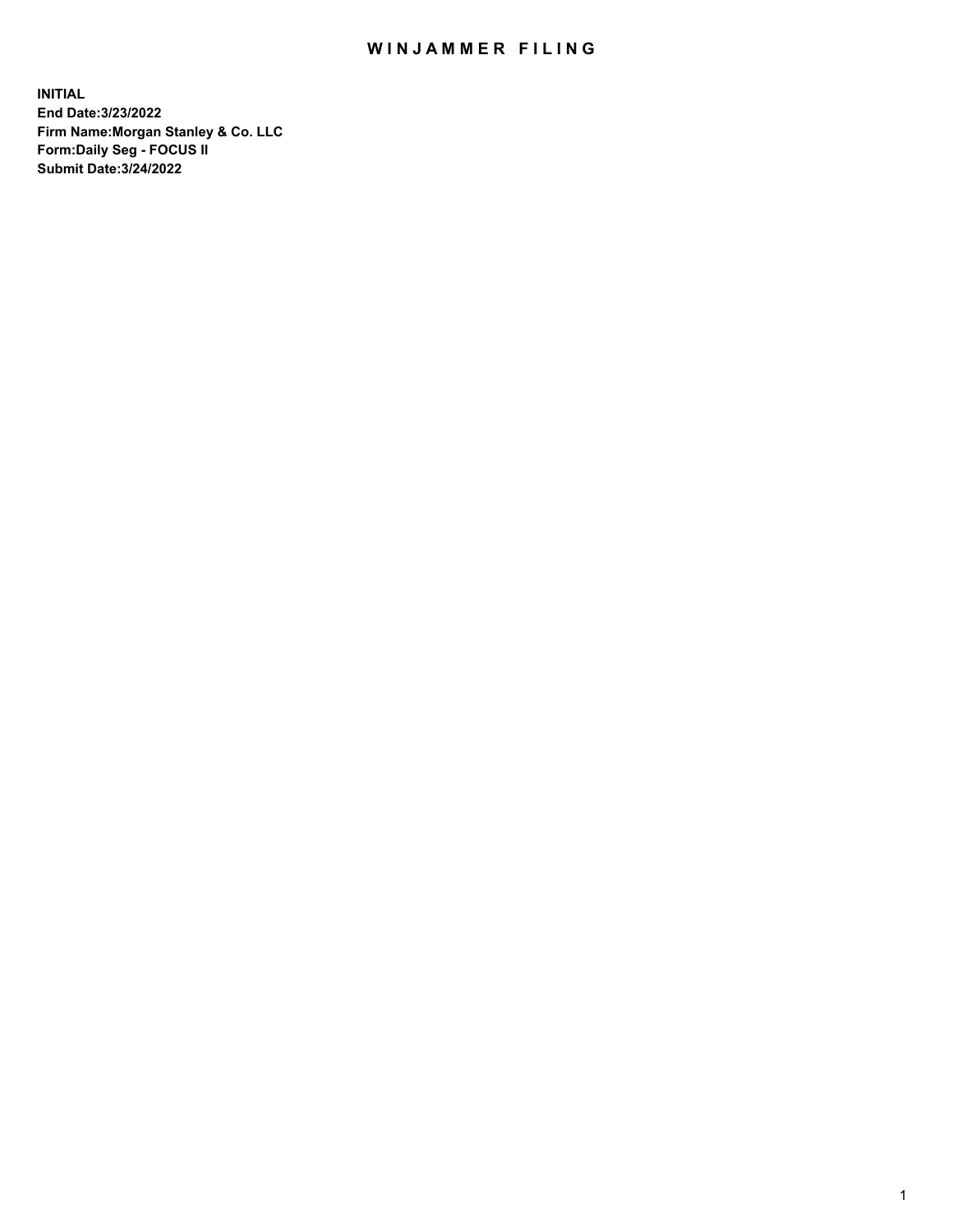**INITIAL End Date:3/23/2022 Firm Name:Morgan Stanley & Co. LLC Form:Daily Seg - FOCUS II Submit Date:3/24/2022 Daily Segregation - Cover Page**

| Name of Company                                                                                                                                                                                                                                                                                                                | <b>Morgan Stanley &amp; Co. LLC</b>                    |
|--------------------------------------------------------------------------------------------------------------------------------------------------------------------------------------------------------------------------------------------------------------------------------------------------------------------------------|--------------------------------------------------------|
| <b>Contact Name</b>                                                                                                                                                                                                                                                                                                            | <b>Ikram Shah</b>                                      |
| <b>Contact Phone Number</b>                                                                                                                                                                                                                                                                                                    | 212-276-0963                                           |
| <b>Contact Email Address</b>                                                                                                                                                                                                                                                                                                   | Ikram.shah@morganstanley.com                           |
| FCM's Customer Segregated Funds Residual Interest Target (choose one):<br>a. Minimum dollar amount: : or<br>b. Minimum percentage of customer segregated funds required:%; or<br>c. Dollar amount range between: and; or<br>d. Percentage range of customer segregated funds required between:% and%.                          | 235,000,000<br><u>0</u><br><u>00</u><br><u>00</u>      |
| FCM's Customer Secured Amount Funds Residual Interest Target (choose one):<br>a. Minimum dollar amount: ; or<br>b. Minimum percentage of customer secured funds required:%; or<br>c. Dollar amount range between: and; or<br>d. Percentage range of customer secured funds required between:% and%.                            | 140,000,000<br><u>0</u><br><u>00</u><br>0 <sub>0</sub> |
| FCM's Cleared Swaps Customer Collateral Residual Interest Target (choose one):<br>a. Minimum dollar amount: ; or<br>b. Minimum percentage of cleared swaps customer collateral required:% ; or<br>c. Dollar amount range between: and; or<br>d. Percentage range of cleared swaps customer collateral required between:% and%. | 92,000,000<br><u>0</u><br><u>00</u><br>00              |

Attach supporting documents CH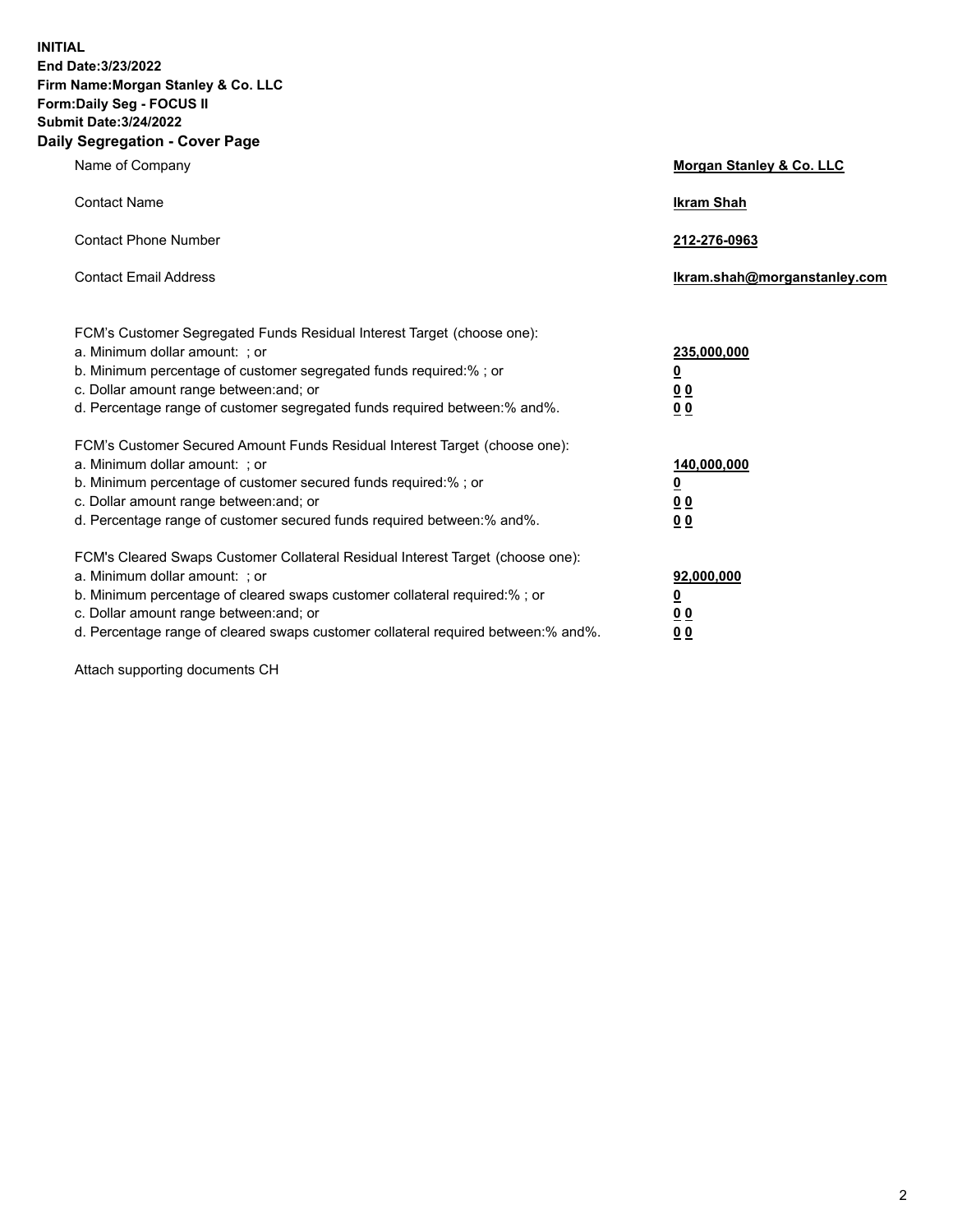## **INITIAL End Date:3/23/2022 Firm Name:Morgan Stanley & Co. LLC Form:Daily Seg - FOCUS II Submit Date:3/24/2022 Daily Segregation - Secured Amounts** Foreign Futures and Foreign Options Secured Amounts Amount required to be set aside pursuant to law, rule or regulation of a foreign government or a rule of a self-regulatory organization authorized thereunder 1. Net ledger balance - Foreign Futures and Foreign Option Trading - All Customers A. Cash **4,677,792,843** [7315] B. Securities (at market) **2,316,351,415** [7317] 2. Net unrealized profit (loss) in open futures contracts traded on a foreign board of trade **2,863,065,948** [7325] 3. Exchange traded options a. Market value of open option contracts purchased on a foreign board of trade **86,400,282** [7335] b. Market value of open contracts granted (sold) on a foreign board of trade **-68,801,835** [7337] 4. Net equity (deficit) (add lines 1. 2. and 3.) **9,874,808,653** [7345] 5. Account liquidating to a deficit and account with a debit balances - gross amount **99,716,702** [7351] Less: amount offset by customer owned securities **-98,574,933** [7352] **1,141,769** 6. Amount required to be set aside as the secured amount - Net Liquidating Equity Method (add lines 4 and 5) 7. Greater of amount required to be set aside pursuant to foreign jurisdiction (above) or line 6. FUNDS DEPOSITED IN SEPARATE REGULATION 30.7 ACCOUNTS 1. Cash in banks A. Banks located in the United States **375,190,958** [7500] B. Other banks qualified under Regulation 30.7 **396,843,957** [7520] **772,034,915** 2. Securities A. In safekeeping with banks located in the United States **1,028,728,863** [7540] B. In safekeeping with other banks qualified under Regulation 30.7 **83,690,633** [7560] **1,112,419,496**

- 3. Equities with registered futures commission merchants
	-
	- B. Securities **0** [7590]
	- C. Unrealized gain (loss) on open futures contracts **5,818,172** [7600]
	- D. Value of long option contracts **0** [7610]
	- E. Value of short option contracts **0** [7615] **29,419,879** [7620]
- 4. Amounts held by clearing organizations of foreign boards of trade
	-
	- B. Securities **0** [7650]
	- C. Amount due to (from) clearing organization daily variation **0** [7660]
	- D. Value of long option contracts **0** [7670]
	- E. Value of short option contracts **0** [7675] **0** [7680]
- 5. Amounts held by members of foreign boards of trade
	-
	-
	- C. Unrealized gain (loss) on open futures contracts **2,857,247,776** [7720]
	- D. Value of long option contracts **86,400,282** [7730]
	-
- 6. Amounts with other depositories designated by a foreign board of trade **0** [7760]
- 7. Segregated funds on hand **0** [7765]
- 8. Total funds in separate section 30.7 accounts **10,092,583,000** [7770]
- 9. Excess (deficiency) Set Aside for Secured Amount (subtract line 7 Secured Statement Page 1 from Line 8)
- 10. Management Target Amount for Excess funds in separate section 30.7 accounts **140,000,000** [7780]
- 11. Excess (deficiency) funds in separate 30.7 accounts over (under) Management Target **76,632,578** [7785]

**0** [7305]

[7354] **9,875,950,422** [7355]

**9,875,950,422** [7360]

[7530]

[7570]

A. Cash **23,601,707** [7580]

A. Cash **0** [7640]

 A. Cash **4,099,930,567** [7700] B. Securities **1,203,931,920** [7710] E. Value of short option contracts **-68,801,835** [7735] **8,178,708,710** [7740] **216,632,578** [7380]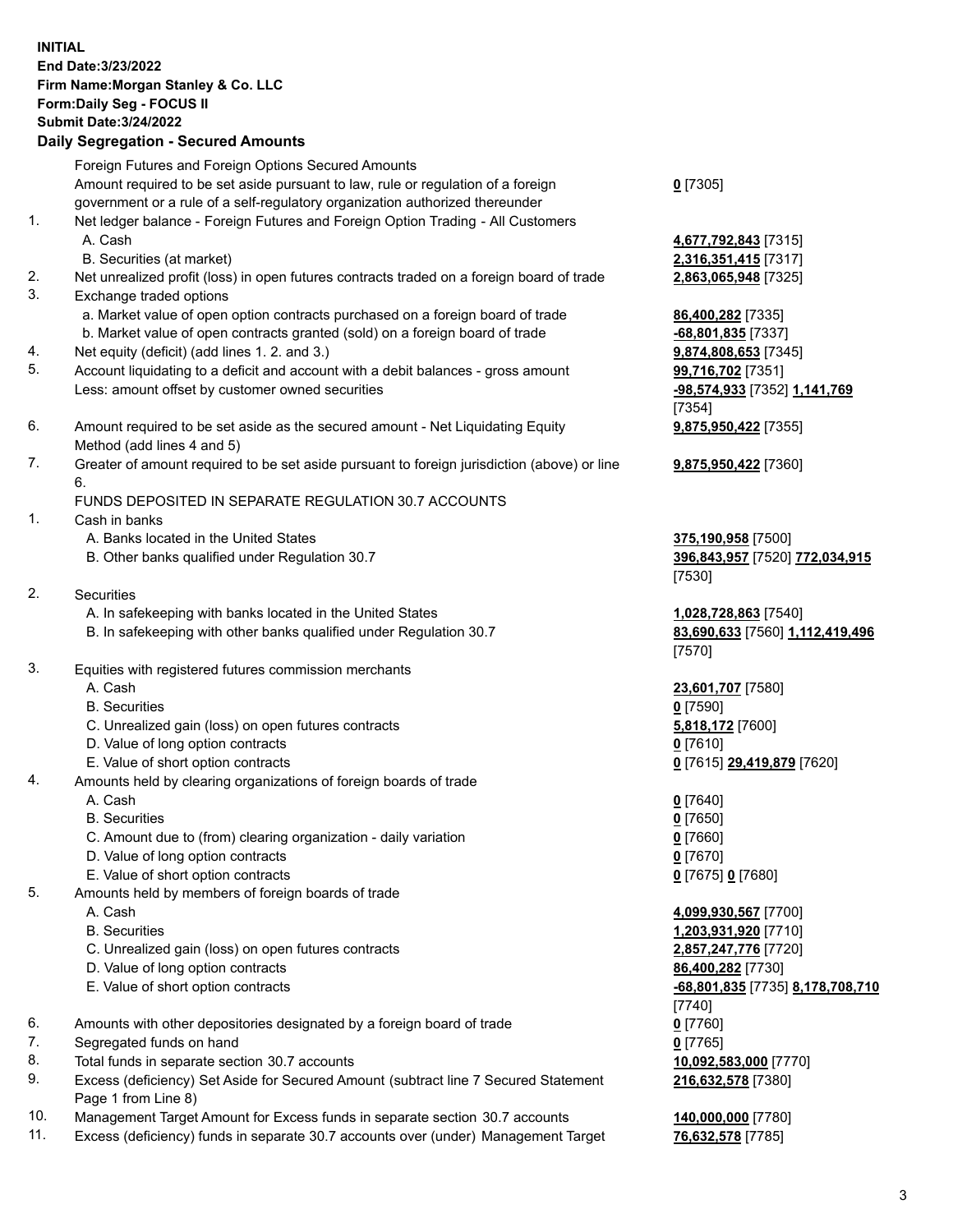**INITIAL End Date:3/23/2022 Firm Name:Morgan Stanley & Co. LLC Form:Daily Seg - FOCUS II Submit Date:3/24/2022 Daily Segregation - Segregation Statement** SEGREGATION REQUIREMENTS(Section 4d(2) of the CEAct) 1. Net ledger balance A. Cash **15,574,397,672** [7010] B. Securities (at market) **8,386,595,739** [7020] 2. Net unrealized profit (loss) in open futures contracts traded on a contract market **3,571,453,667** [7030] 3. Exchange traded options A. Add market value of open option contracts purchased on a contract market **2,073,235,745** [7032] B. Deduct market value of open option contracts granted (sold) on a contract market **-1,386,068,689** [7033] 4. Net equity (deficit) (add lines 1, 2 and 3) **28,219,614,134** [7040] 5. Accounts liquidating to a deficit and accounts with debit balances - gross amount **661,874,134** [7045] Less: amount offset by customer securities **-660,149,271** [7047] **1,724,863** [7050] 6. Amount required to be segregated (add lines 4 and 5) **28,221,338,997** [7060] FUNDS IN SEGREGATED ACCOUNTS 7. Deposited in segregated funds bank accounts A. Cash **2,896,177,379** [7070] B. Securities representing investments of customers' funds (at market) **0** [7080] C. Securities held for particular customers or option customers in lieu of cash (at market) **2,298,961,046** [7090] 8. Margins on deposit with derivatives clearing organizations of contract markets A. Cash **16,435,714,463** [7100] B. Securities representing investments of customers' funds (at market) **0** [7110] C. Securities held for particular customers or option customers in lieu of cash (at market) **5,925,010,176** [7120] 9. Net settlement from (to) derivatives clearing organizations of contract markets **180,916,070** [7130] 10. Exchange traded options A. Value of open long option contracts **2,073,235,745** [7132] B. Value of open short option contracts **-1,386,068,689** [7133] 11. Net equities with other FCMs A. Net liquidating equity **20,720,777** [7140] B. Securities representing investments of customers' funds (at market) **0** [7160] C. Securities held for particular customers or option customers in lieu of cash (at market) **0** [7170] 12. Segregated funds on hand **162,624,517** [7150] 13. Total amount in segregation (add lines 7 through 12) **28,607,291,484** [7180] 14. Excess (deficiency) funds in segregation (subtract line 6 from line 13) **385,952,487** [7190] 15. Management Target Amount for Excess funds in segregation **235,000,000** [7194]

16. Excess (deficiency) funds in segregation over (under) Management Target Amount Excess

**150,952,487** [7198]